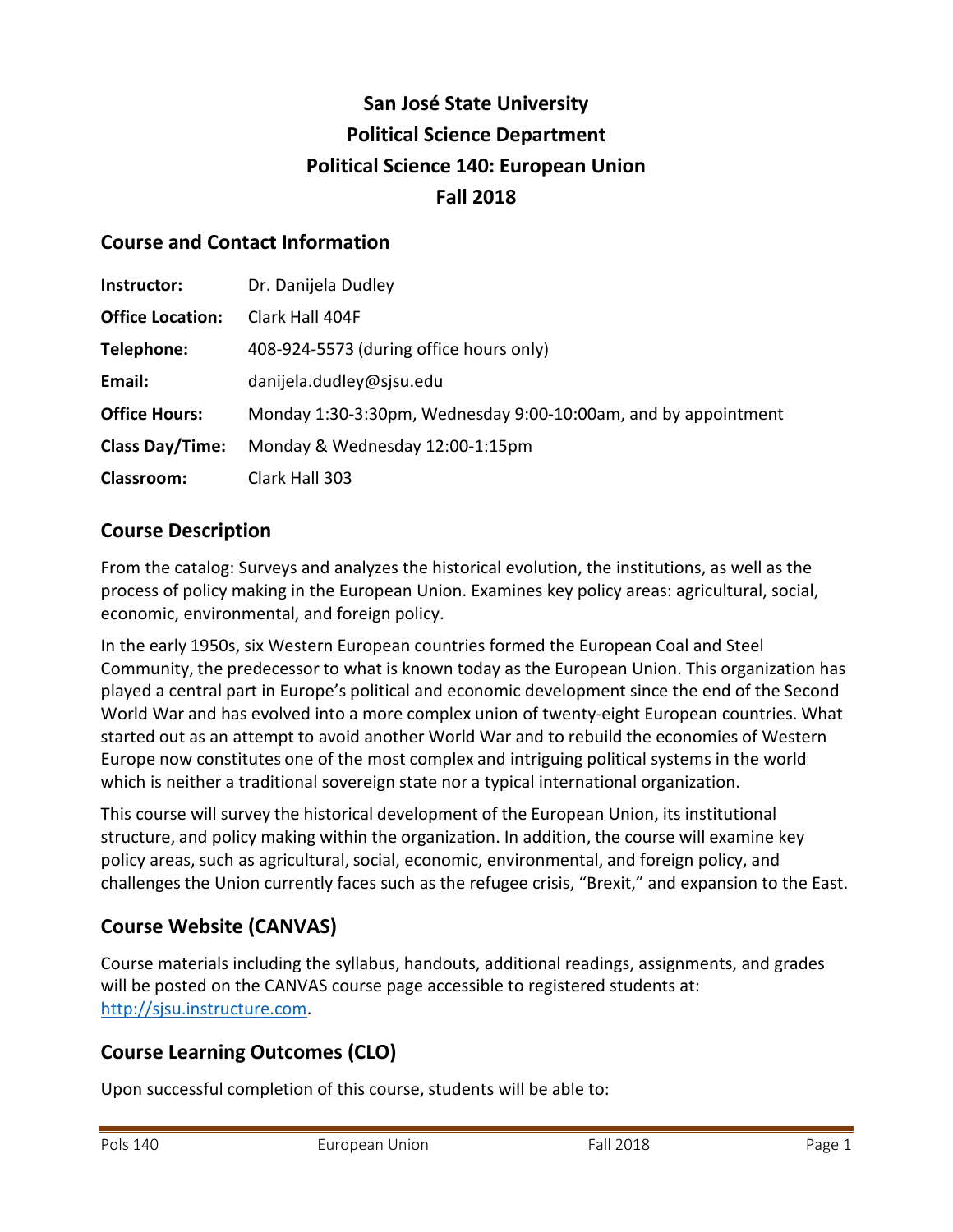**CLO 1**: Demonstrate knowledge of theoretical and historical antecedents of European integration and the development and evolution of the European Union.

**CLO 2**: Demonstrate knowledge of key institutional structures of the European Union and their role in shaping political and economic developments of the European Union and member states.

**CLO 3**: Demonstrate knowledge of key policy areas within the European Union, such as economic and monetary policy, agriculture, environment, cohesion policy, as well as foreign policy that shapes the European Union's relations with the United States and other regions.

**CLO 4**: Conduct original research, critically analyze the literature on European Union, and propose original solutions to contemporary problems in regional integration.

**CLO 5**: Discuss and debate major European Union and regional integration issues.

## **Political Science Program Learning Outcomes (PSPLO)**

Upon completion of the Political Science major program, students should be able to demonstrate the following learning outcomes:

**PSPLO 1 Breadth:** Students should possess a broad knowledge of the theory and methods of the various branches of the discipline.

**PSPLO 2 Application:** Students should be able to apply a variety of techniques to identify, understand, and analyze domestic and international political issues and organizations.

**PSPLO 3 Disciplinary methods:** Student should be able to formulate research questions, engage in systematic literature searches using primary and secondary sources, have competence in systematic data gathering using library sources, government documents, and data available through electronic sources, should be able to evaluate research studies, and should be able to critically analyze and interpret influential political texts.

**PSPLO 4 Communication Skills:** Students should master basic competencies in oral and written communication skills and be able to apply these skills in the context of political science. This means communicating effectively about politics and/or public administration, public policy, and law.

**PSPLO 5 Citizenship:** Students should acquire an understanding of the role of the citizen in local, state, national, and global contexts and appreciate the importance of lifelong participation in political processes.

### **Required Texts**

McCormick, John, & Jonathan Olsen (2016). *The European Union: Politics and Policies.* 6 th edition. Boulder, Colorado: Westview Press. ISBN13: 978-0813349848.

The book is available for purchase in the Spartan Bookstore or from various online retailers.

## **Other Readings**

Additional readings are listed in the schedule and will be available on the Canvas course page under "Files."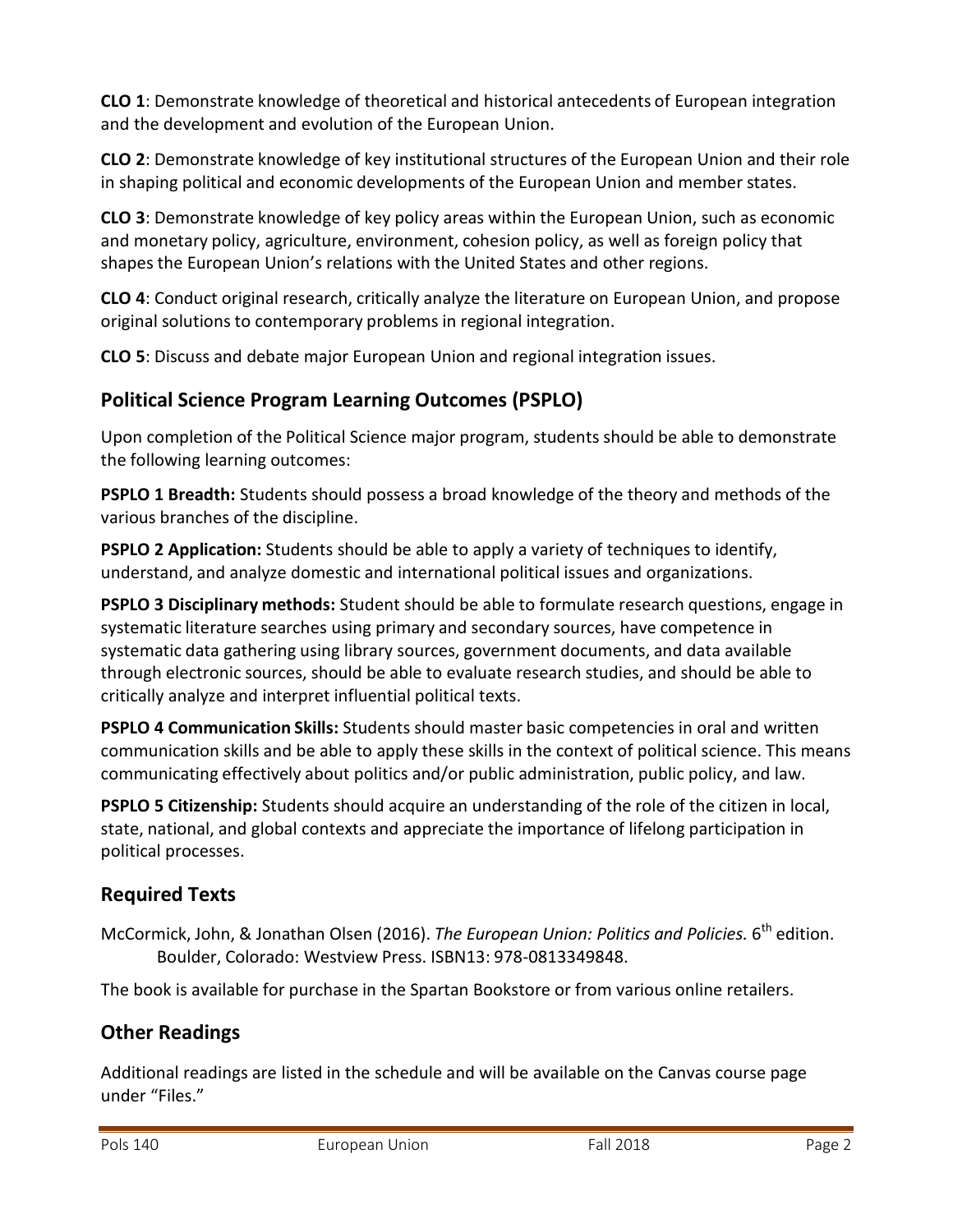#### **Library Liaison**

The library liaison for Political Science is available to answer questions and provide one-on-one help using the library for research. His name Paul Kauppila and he can be reached by phone at (408) 808-2042 or by email [paul.kauppila@sjsu.edu.](mailto:paul.kauppila@sjsu.edu)

#### **Course Requirements**

#### **University Credit Hours Requirement**

Success in this course is based on the expectation that students will spend, for each unit of credit, a minimum of 45 hours over the length of the course (normally three hours per unit per week) for instruction, preparation/studying, or course related activities, including but not limited to internships, labs, and clinical practica. Other course structures will have equivalent workload expectations as described in the syllabus.

Because this is a four-unit course, you can expect to spend a minimum of nine hours per week, in addition to time spent in class, on scheduled tutorials, assignments, or activities. This additional unit will allow for more in-depth investigation and engagement with course topics. Careful time management will help you keep up with readings and assignments and enable you to be successful in all of your courses. More details about student workload can be found in University Policy University policy S17-1 [\(http://www.sjsu.edu/senate/docs/S17-1.pdf\)](http://www.sjsu.edu/senate/docs/S17-1.pdf)

#### **Course Requirements and Assignments**

**Midterm exams:** There will be two midterm exams. Each will consist of multiple-choice and shortanswer questions, and a map test of EU countries. Exam 1 will cover readings, lectures, discussions, and videos from weeks 1-4, and Exam 2 will cover the material from weeks 6-9.

**Research Paper:** Students will write a 7-9 page research paper on a topic examining one aspect of the European Union. Additional details on topic selection, paper requirements, and sources are available in a separate handout posted on CANVAS. You will submit a paper proposal no later than October 17. The proposal should include your thesis, a brief description of how you intend to develop your argument, and an annotated bibliography of at least three sources you intend to use in your paper. The proposal is graded on a credit/no credit basis. A "no credit" grade on the proposal will lower your research paper grade by 10%.

**European Council Simulation**: Students will participate in simulated European Council summit meetings. The meetings will discuss one current issue facing the European Union (for example the refugee crisis, Brexit, expansion of the EU, and similar, the topic will be announced during first two weeks of the semester). Each student will represent one European Union member country or a candidate country and will speak for that country's interests during the summits. You are expected to research your assigned country's policies and positions on the issue in question and maintain an annotated bibliography of sources. In order to prepare for the meetings, each student will be required to submit an annotated bibliography of at least 10 sources. Additional details are available in a separate handout posted on CANVAS.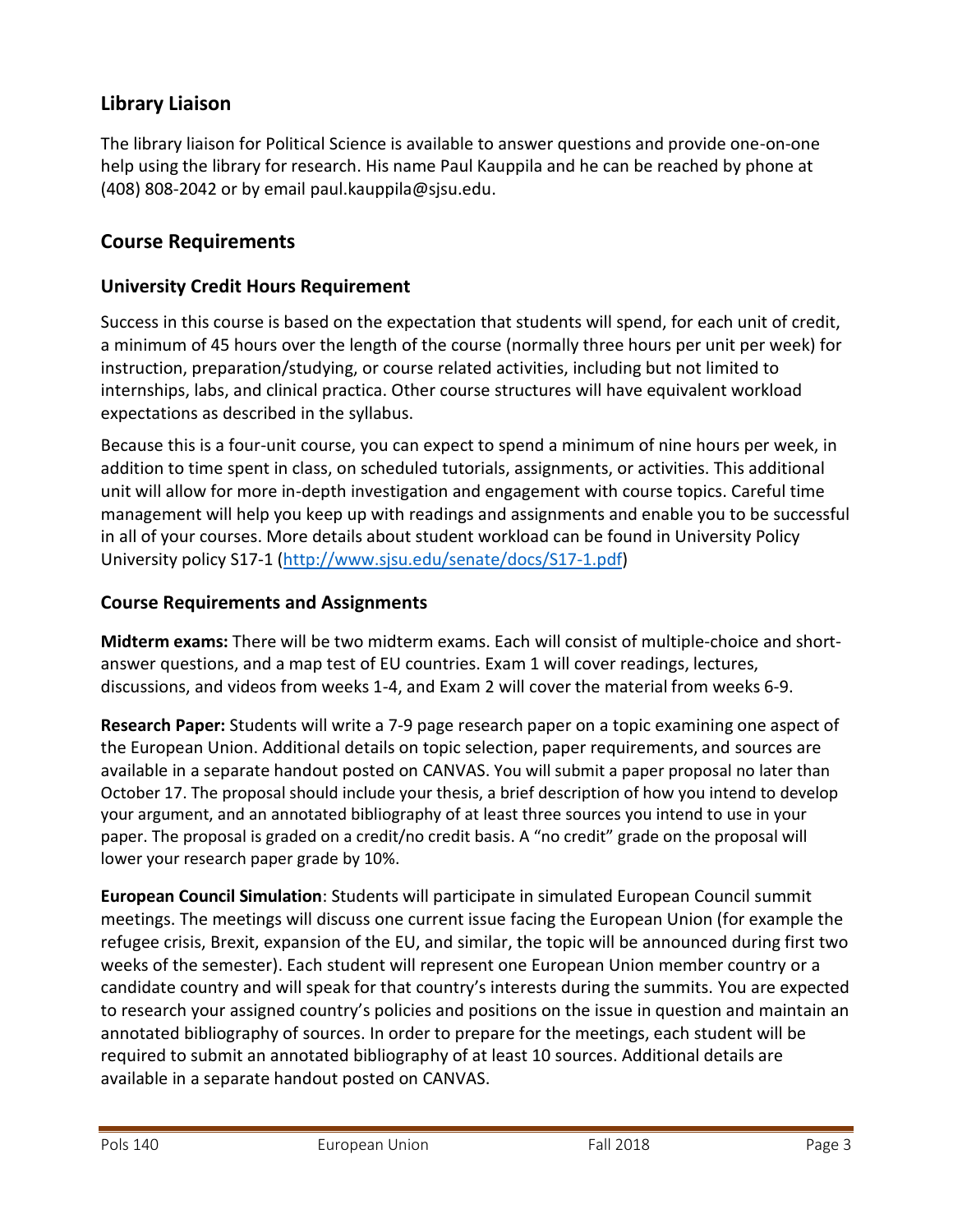**Participation**: Students are expected to come to class having read the assigned readings and ready to discuss them. Contributing to class discussions and participating in class activities demonstrates your desire to understand the material; it also helps your learning process and material retention. Your participation grade will be based on both frequency and quality of your contributions to class discussions and in-class activities. Students may be called by name to address concepts from the readings. As participation evaluates your contribution to class discussions, any disruptive behavior such as using cell phones, talking to your classmates, interrupting others' statements, arriving to class late or leaving early, and similar, counts as negative contribution to class discussion and will adversely affect your participation grade.

**Final Exam**: University Policy S17-1 [\(http://www.sjsu.edu/senate/docs/S17-1.pdf](http://www.sjsu.edu/senate/docs/S17-1.pdf)) states "Faculty members are required to have a culminating activity for their courses, which can include a final examination, a final research paper or project, a final creative work or performance, a final portfolio of work, or other appropriate assignment." Final exam in this course will be cumulative and will cover course readings, lectures, and discussions for the entire term. It will consist of multiple choice, short answer, and essay questions. Please bring a large green book, 882- E scantron form, pencil and pen. Students will not be allowed to take the final exam early.

| <b>Assignment</b>       | % of Course Grade                                                | Date                        | <b>CLO</b> |
|-------------------------|------------------------------------------------------------------|-----------------------------|------------|
| Midterm 1               | 10%                                                              | September 26                | 1          |
| Midterm 2               | 15%                                                              | October 31                  | 2          |
| <b>Council Meetings</b> | $15%$ total:<br>5% annotated bibliography<br>10% council meeting | October 24<br>November 5-14 | 3, 4, 8, 5 |
| Research Paper          | 20%<br>Paper proposal                                            | December 5<br>October 17    | 4          |
| Participation           | 15%                                                              | Recorded each day           | 5          |
| <b>Final Exam</b>       | 25%                                                              | December 13                 | 1, 2, 8, 3 |

#### **Assignment weight and tentative dates (dates subject to change with fair notice)**

#### **Grading Policy**

All assignments are graded based upon a percentage system, which can be converted to letter grades. For example, if an assignment is out of 100 points, 97-100 is an A+, 93-96.9 is an A, 90-92.9 is an A-, and so on. All assignments and exams total 100% of the course grade. The same letter grade distribution applies to the final course grade as it does for each assignment.

| $A+ = 97-100\%$    | $A = 93-96.9%$    | A- = 90-92.9%    |
|--------------------|-------------------|------------------|
| $B+ = 87-89.9%$    | $B = 83 - 86.9\%$ | $B - 80 - 82.9%$ |
| $C_{+}$ = 77-79.9% | $C = 73 - 76.9%$  | $C-70-72.9%$     |
| $D+ = 67-69.9%$    | $D = 63 - 66.9\%$ | $D = 60 - 62.9%$ |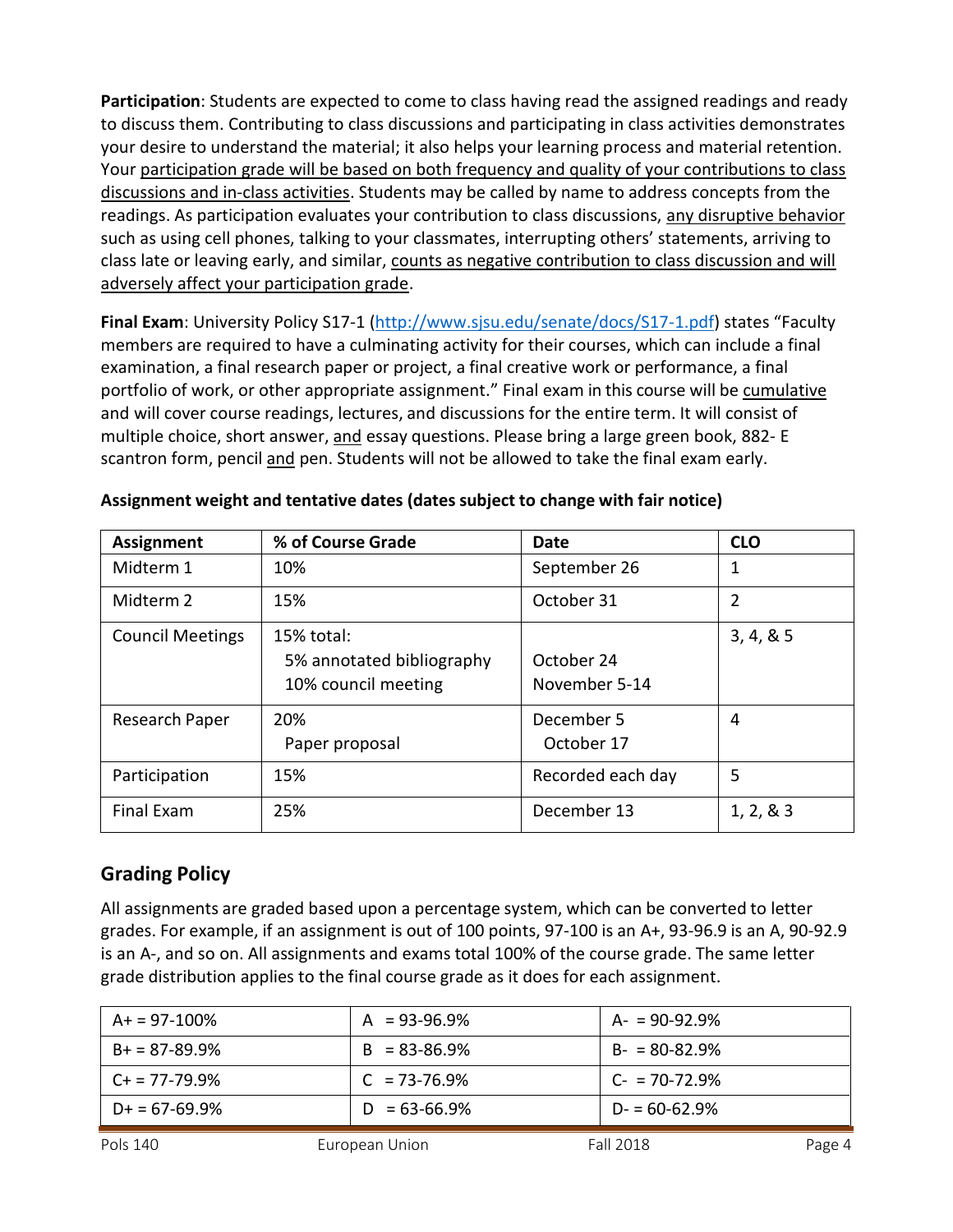## **Late Work**

Late assignments and exam make-ups will be allowed only in case of medical or family emergency for which proper documentation is provided. If you miss an exam, you must contact me immediately to schedule a make-up. **Missed participation and council meetings cannot be made up.** Late papers will be penalized 10% for each 24-hour period for the first 5 days. After 5 days, the paper will receive 0. Final exam will be held on the day scheduled by the University. Final exam make-upsfor which proper documentation is provided will be held on the final make-up day, as determined by the University. **Final exam will not be given early** under any circumstances,so plan accordingly.

## **Use of Electronic Devices**

Please **turn off cell phones** before entering the classroom. **Absolutely no use of computers, phones, or any other electronic devices during class except for medical reasons.** While technology can be very useful in our daily lives it can also cause unnecessary distraction during class both to those using it and to those around them. Thus, bring a pen and a notebook for taking notes. Exceptions to this policy will only be made for medical reasons. Please bring proper documentation before class if you need an approval to use electronic devices.

### **Classroom Courtesy**

The purpose of discussion in this course is to provide a forum in which students can safely and supportively ask questions, present and debate their ideas, receive and interpret new information and perspectives, and develop and clarify their thinking. While you will likely be passionate about some issues discussed in class, it is essential to be **respectful** to others and their opinion**s.** Remember, a "good argument" does not mean a confrontation or a fight. Rather, a good argument consists of a political contention supported by well- researched evidence, leading to a welldeveloped conclusion. Offensive remarks or attacks of personal nature will not be tolerated! Please **come to class on time and stay for the entire period.** Late arrivals and/or early departures are disruptive and as such will affect your participation grade.

## **Attendance**

Attendance, in and of itself, will not be graded. However, regular attendance is crucial to your success in this course. Lectures will address some themes presented in the course readings, **as well as additional information** that you will not find in the readings, but which **you will be expected to know** for exams. Additionally, although attendance is not graded, participation makes a significant portion of your grade. If you are not present, you cannot participate.

## **Recording of Class and Public Sharing of Instructor Material**

[University](http://www.sjsu.edu/senate/docs/S12-7.pdf) Policy S12-7 [\(http://www.sjsu.edu/senate/docs/S12-7.pdf\)](http://www.sjsu.edu/senate/docs/S12-7.pdf) requires students to obtain instructor's permission to record the course. Recording in this class is allowed **only with my written permission**, and is granted only on a class by class basis if the student justifies the need to record lectures. Students must obtain a written permission of any guest speaker and every class member in order to record presentations or class discussions. "Course material developed by the instructor is the intellectual property of the instructor and cannot be shared publicly without his/her approval. You may not publicly share or upload instructor generated material for this course such as exam questions, lecture notes, or homework solutions without instructor consent."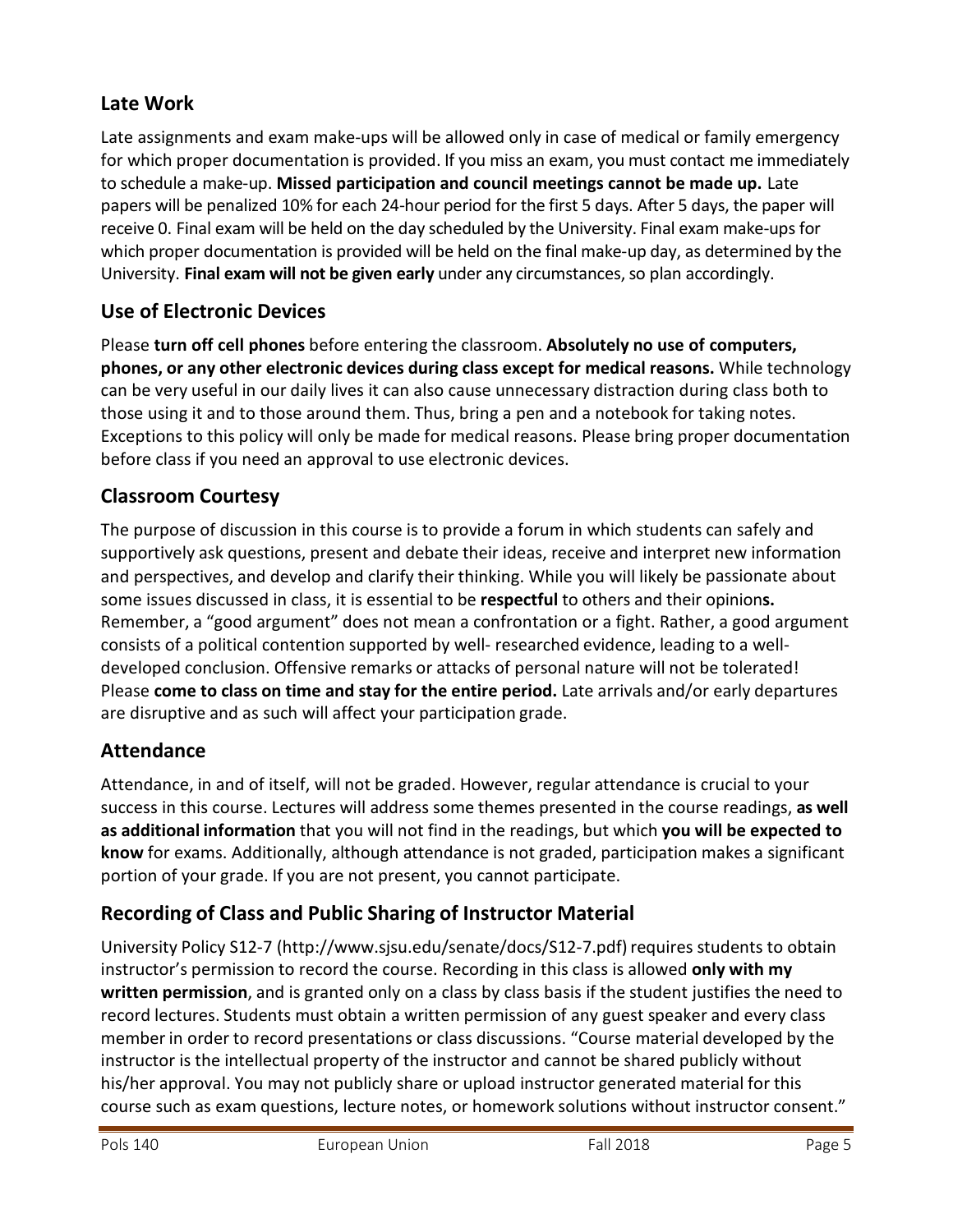### **Political Science Departmental Writing Policy**

Students of political science should develop the ability to write in clear, grammatical English. Spelling and grammar count! Students must take care that appropriate citations are used. Direct quotations must be so indicated with quotation marks and a specific reference to the page in the source from which it was taken. Failure to cite your sources constitutes academic misconduct which carries with it serious sanctions. A tutorial on citations is available at the library website at <https://libguides.sjsu.edu/writeandcite>

For assistance with writing, please see me or visit the SJSU Writing Center located in Clark Hall, Suite 126. All Writing Specialists have gone through a rigorous hiring process, and they are well trained to assist all students at all levels within all disciplines to become better writers. In addition to one-on-one tutoring services, the Writing Center also offers workshops every semester on a variety of writing topics. To make an appointment or to refer to the numerous online resources offered through the Writing Center, visit the Writing Center [website](http://www.sjsu.edu/writingcenter) at <http://www.sjsu.edu/writingcenter>

#### **University Policies**

Per University Policy S16-9, university-wide policy information relevant to all courses, such as academic integrity, accommodations, etc. will be available on Office of Graduate and Undergraduate Programs' Syllabus Information web page at [http://www.sjsu.edu/gup/syllabusinfo/.](http://www.sjsu.edu/gup/syllabusinfo/) Make sure to review these policies and resources.

#### **The Fine Print**

Information in this syllabus can be changed with fair notice. Any changes will be announced in class and/or via announcements through Canvas ([https://sjsu.instructure.com/\)](https://sjsu.instructure.com/).

#### **It is your responsibility to sign into Canvas regularly and check for any important announcements and updates.**

| Pols 140 Fall 2018 Course Schedule<br>Subject to change with fair notice |                                                                                     |
|--------------------------------------------------------------------------|-------------------------------------------------------------------------------------|
| Week/Date                                                                | <b>Topic, Readings, Assignments</b>                                                 |
| August 22                                                                | Course introduction<br>READ course syllabus                                         |
| WEEK 1<br><b>August 27-29</b>                                            | What is the European Union? Origins of the EU<br>READ: Introduction, Chapters 1 & 2 |
| WEEK <sub>2</sub><br>September 3                                         | Labor Day, no class                                                                 |
| September 5                                                              | The single market and beyond<br>READ: Chapter 3                                     |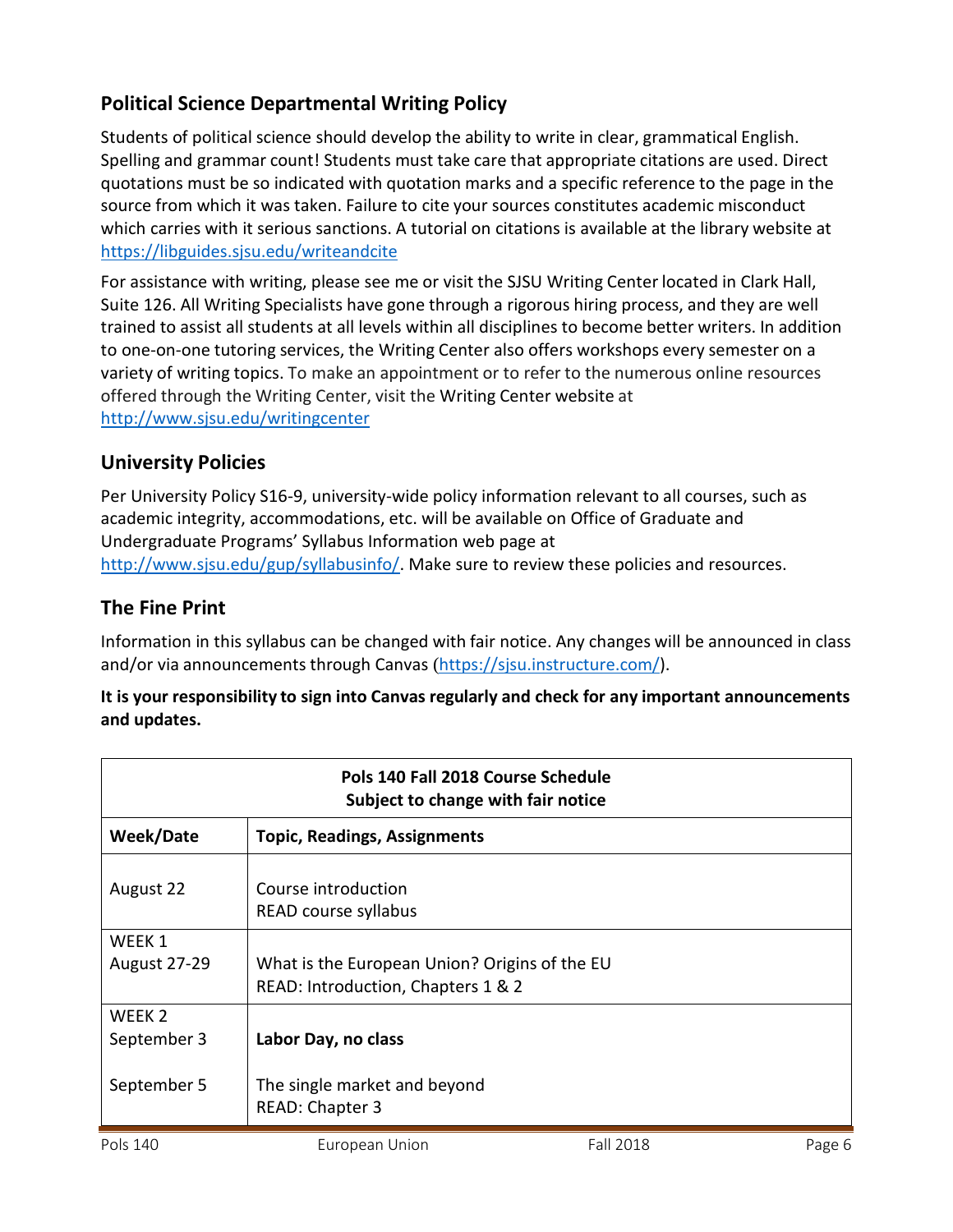| Pols 140 Fall 2018 Course Schedule (continued)<br>Subject to change with fair notice |                                                                                                                                                                                                                                                                                                                                                                                                                    |
|--------------------------------------------------------------------------------------|--------------------------------------------------------------------------------------------------------------------------------------------------------------------------------------------------------------------------------------------------------------------------------------------------------------------------------------------------------------------------------------------------------------------|
| <b>Week/Date</b>                                                                     | <b>Topic, Readings, Assignments</b>                                                                                                                                                                                                                                                                                                                                                                                |
| WEEK <sub>3</sub><br>September 10-12                                                 | Consolidation and crises<br>READ: Chapter 4<br>Grygiel, Jakub. (2016). The Return of Europe's Nation-States: The Upside to<br>the EU's Crisis. Foreign Affairs, 95(5), 94-101.                                                                                                                                                                                                                                     |
| WEEK4<br>September 17-19                                                             | Consolidation and crises (continued)<br>READ: Olsen, Jonathan. (2017). After the Brexit Updates 1 & 2 (available on<br>Canvas)<br>Hunt, Alex & Brian Wheeler. (2018, July 12). Brexit: All you need to know<br>about the UK leaving the EU. BBC News.<br>https://www.bbc.co.uk/news/uk-politics-32810887<br>A trade-off between sovereignty and economics. (2016, Mar 02). The<br>Economist. (available on Canvas) |
| WEEK <sub>5</sub><br>September 24                                                    | Catching up and midterm 1 review                                                                                                                                                                                                                                                                                                                                                                                   |
| September 26                                                                         | Midterm 1 September 26<br>BRING a green book, scantron form 882e, pencil, and pen                                                                                                                                                                                                                                                                                                                                  |
| WEEK 6<br>October 1-3                                                                | EU institutions: the Commission and the Council of the EU<br>READ: Chapters 5 & 6                                                                                                                                                                                                                                                                                                                                  |
| WEEK <sub>7</sub><br>October 8-10                                                    | EU institutions: the European Parliament and the Court of Justice<br>READ: Chapters 7 & 8                                                                                                                                                                                                                                                                                                                          |
| WEEK <sub>8</sub><br>October 15-17                                                   | Other institutions in the EU; Representing public opinion<br>READ: Chapters 9 and 10<br>Paper proposal due October 17                                                                                                                                                                                                                                                                                              |
| WEEK <sub>9</sub><br>Oct. 22-24                                                      | People & policies in the EU; Economic and monetary policy<br>READ: Chapters 11 & 12<br>Annotated bibliography for EU council meetings due October 24                                                                                                                                                                                                                                                               |
| <b>WEEK 10</b><br>October 29-                                                        | Catching up and midterm 2 review                                                                                                                                                                                                                                                                                                                                                                                   |
| October 31                                                                           | Midterm 2 October 31<br>BRING a green book, scantron 882e, pencil, and pen                                                                                                                                                                                                                                                                                                                                         |